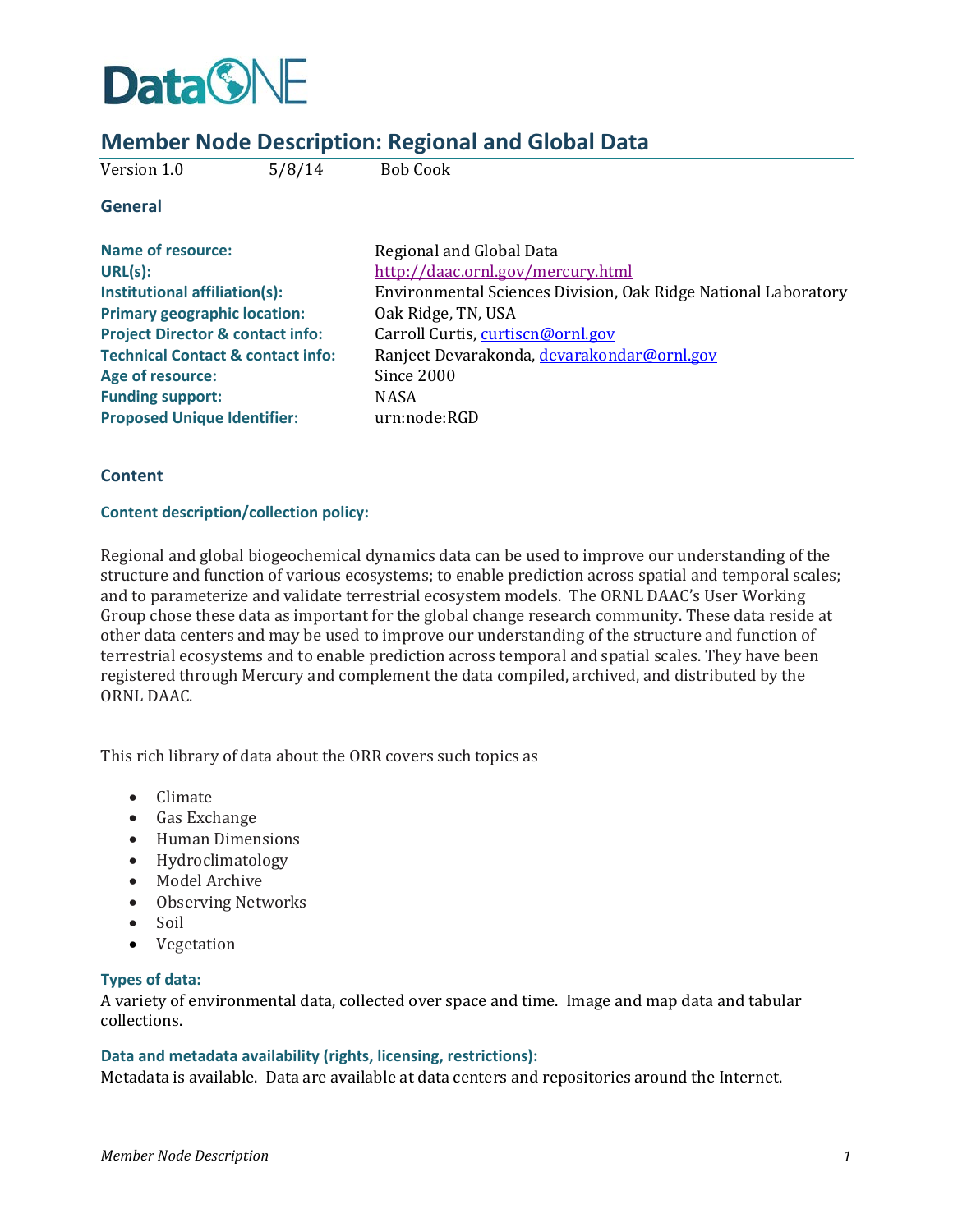**Option for embargo:**  n/a

**Size of holdings:**  508 data sets

**Please describe recent usage statistics, if known, including information on annual data product downloads, annual number of users, annual number of data products used in publications:** 

**User interactions** 

**How does a user contribute data?**  Follow the instructions found on [http://daac.ornl.gov/rgd\\_datacenterslist.html#f.](http://daac.ornl.gov/rgd_datacenterslist.html%23f)

#### **How does a user acquire / access data?**

The RGD Mercury search interface provides access to metadata and access to the data, which is located at data centers around the Internet.

**What user support services are available (both for depositing and accessing/using data)?** Services available include metadata reports, data files, and some documentation.

#### **How does the resource curate data at the time of deposit?**

Data are curated according to the practices of the data centers contributing products to RGD Mercury

## **Technical characteristics and policies**

**Software platform description, incl. data search and access API(s):** 

Mercury search interface

**Service reliability:** 

**Preservation reliability (including replication/backup, integrity checks, format migration, disaster planning):** 

**User authentication technology (incl. level of create/modify/delete access by users):**  n/a

**Data identifier system and data citation policy, if available:** n/a

**Metadata standards (including provenance):**  FGDC metadata

## **Capacity/services to DataONE**

**At what functional tier will you initially be operating? Tier 1: Read only, public content**